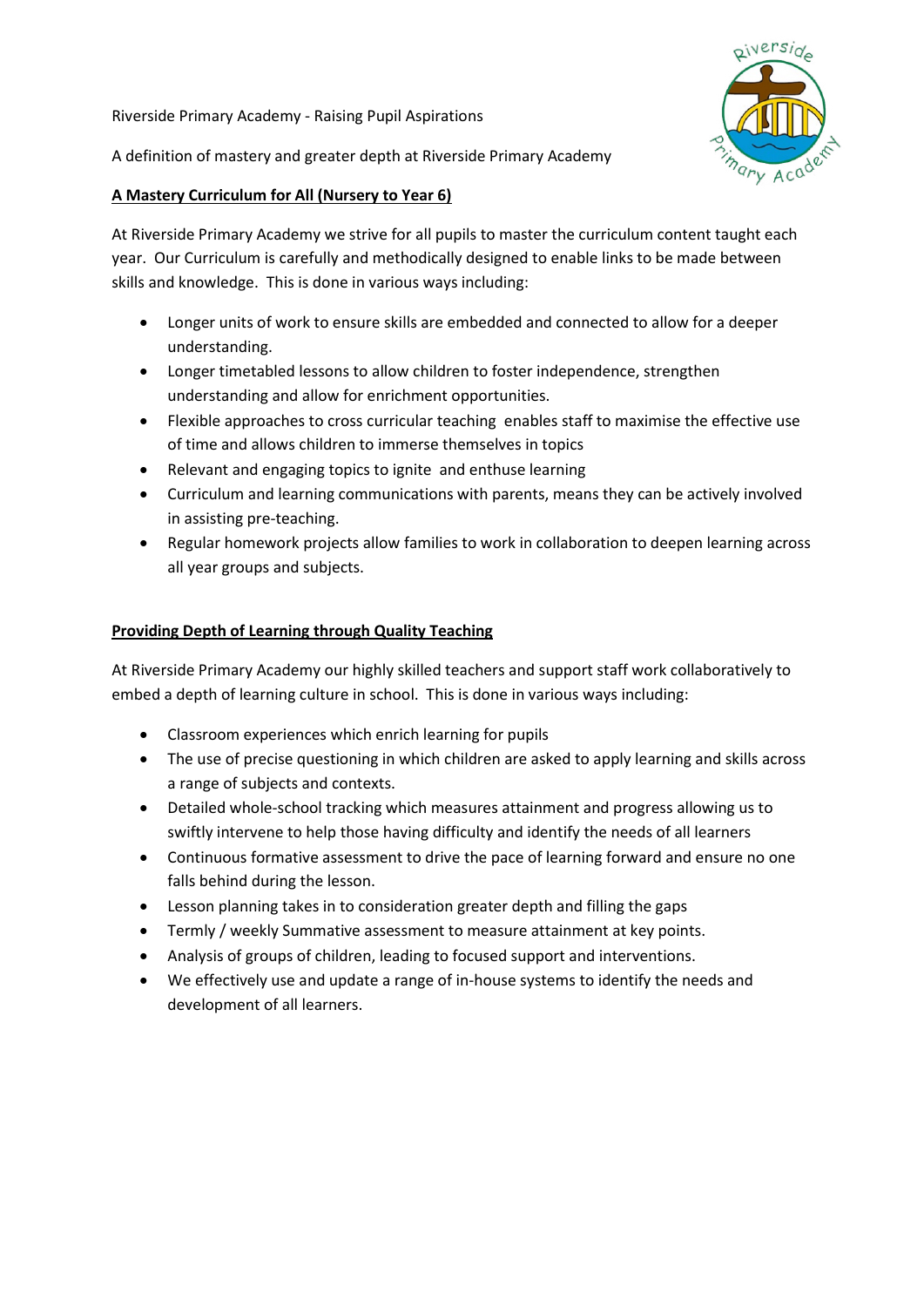## Pupils working at Greater Depth means:

- learning is being transferred and applied in different contexts and subjects
- pupils are able to explain and demonstrate their understanding to others

## What does Greater Depth look like in the classroom?

## Reading

## Pupils working at Greater Depth will:

- read with confidence and fluency
- have a positive attitude toward reading and read frequently for enjoyment
- experience a wide range of challenging texts (including: classics, poetry, fiction, non- fiction, short stories) this will enable them to become familiar with the use of complex sentence structures, ambitious vocabulary and authorial intent.
- be able to respond appropriately to challenging questions , discuss themes about what they have read and give opinions with evidence and justification

#### Writing

## Pupils working at Greater Depth will:

- plan and develop interesting and creative writing in a range of genres and text types
- understand that they have creative choices to make and that making the appropriate choices at word, sentence and whole text level can give writing a greater sense of purpose and have a lasting effect upon the reader / audience.
- apply increased stamina for writing including accurate spelling, grammar and punctuation
- accurately and effectively use self-correction, based on prior knowledge of writing
- seek out new knowledge or information to support their writing process
- evaluate own work throughout the writing process and be a reflective author

#### **Mathematics**

#### Pupils working at Greater Depth will:

- work systematically and accurately
- use effective self-correction and self-assessment
- be a reflective learner; building upon previous learning experiences to become proficient in all strands of mathematics.
- have logical and reasoned approaches to solving mathematical problems and challenges
- fluently, confidently and accurately carry out the procedure of all four operations
- show flexibility in the range of approaches used to tackle a problem or challenge
- have the ability to rapidly recall related mathematical facts which are relevant to solving given problems
- be challenged through being offered rich and sophisticated problems which contain more than one strands of mathematics and where the approach is not immediately obvious

#### Social and Emotional skills

The development of social and emotional skills for our pupils is paramount. These skills impact upon how our pupils apply themselves in everything they do in school and in the wider community. At Riverside Primary Academy we promote a holistic approach to spiritual well-being, good mental health and a solid understanding of British Values.

#### Pupils working at Greater Depth will:

 have an understanding that different people may have different points of view or different opinions